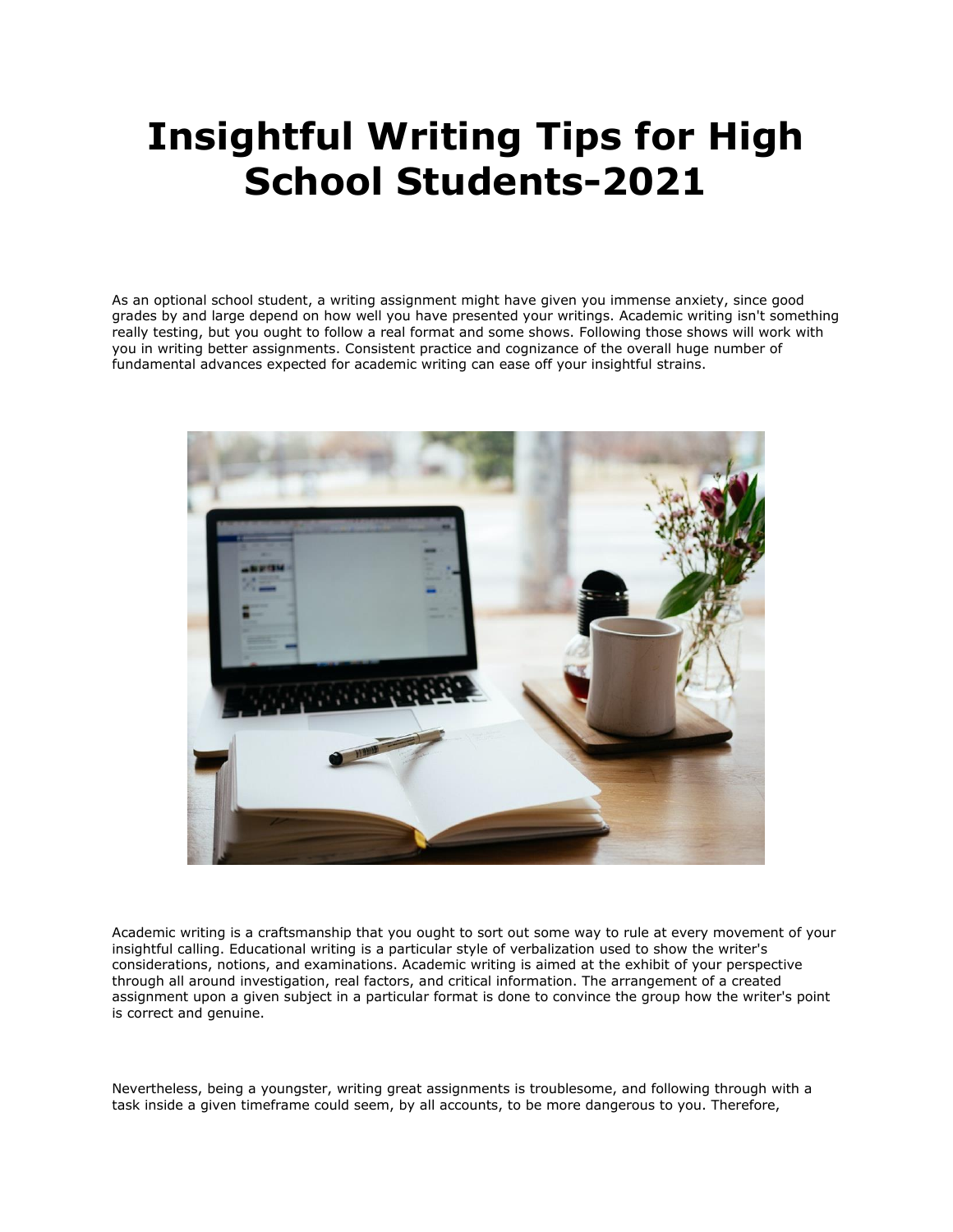arranging an arranged and ensured [essay writer](https://essayhours.com/) can help you in the total of your auxiliary school assignments, until you have overwhelmed writing capacities.

#### **Sorts of educational writing:**

Insightful writing is an immense term and is applied to about a wide scope of writing associations that should have a formal educational tone. Insightful writing applies to an assortment of pieces, for instance,

l Exam questions and essays

l Book reviews and summaries

l Research papers

l Academic journal articles

l Autobiographies

l Review of the writing, etc

Academic writing in auxiliary school - tips to get to a higher level:

To get needed grades in auxiliary school tests and class assignments, you ought to additionally foster your writing capacities. Here are some tips that you ought to make a fabulous piece out of writing:

## **Expansive scrutinizing:**

Assuming you actually want to write a fair piece of educational writing, you ought to focus on quality examining. Wide examining will help you in eliminating fine considerations and a re-affected perspective, learning about groundbreaking thoughts, a drawn out assortment of real factors, and general information.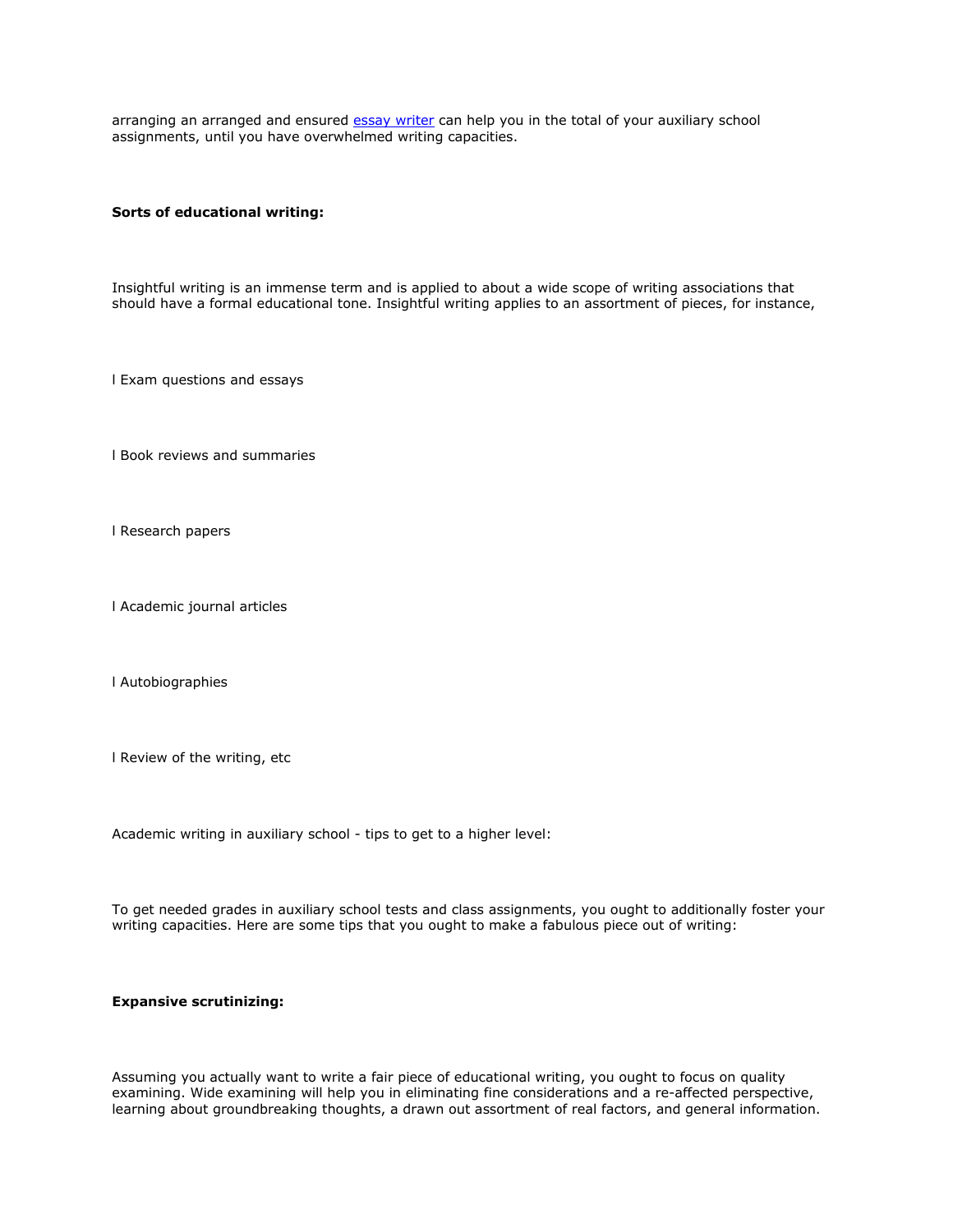These sentiments, real factors, and information will enable you to complete your assignment flawlessly and get good grades. Scrutinizing will moreover help you in making more grounded arguments to be presented in your assignments and essays.

#### **Drafting your write-up**

It's not possible for anyone to write a quality piece of writing on unquestionably the principal endeavor. Appropriately, right away, make an incomplete form of your sporadic contemplations and assumptions considering the establishment information, about the alloted point. Making such drafts before writing assignments would help you with filtering the pointless real factors, considerations, and other information. At the point when [essay writer](https://www.essaywriter.college/) got done with the essential draft, write down all of the huge spots in an authentic gathering and start writing a refined version of the assignment, taking into account the graph.

#### **Soundness and between network**

Insightful writings ought to have a coordinated movement of their substance. Therefore, you ought to assemble your write-up regarding a real theme or a central idea. This will help you in writing particularly coordinated and between related centers. You ought to do whatever it takes not to add concentrates indiscriminately that are not relevant to your theme. There should be a sufficiency between the subject, content, and the central theme. For this explanation, thoroughly follow the pre-outlined format and add information that is altogether appropriate to the theme.

# **Follow a uniform solicitation:**

Educational writing should follow a uniform solicitation. The decision of solicitation depends on the possibility of the alloted theme. For instance, expecting you want to follow the successive solicitation in your essay; attempt to help the solicitation until the end entry. Academic writing doesn't allow you to turn your perusers back and forth.

## **Clarity of the thoughts:**

The solicitation gives your writing a specific stream and gives you an authentic frame to write. Regardless, the solicitation you picked ought to be aimed at the clearness of the thoughts appropriate direct. Your perusers should have the choice to doubtlessly get the setting of your arguments. Therefore, being a huge part, demand that an expert [write my essays](https://www.writemyessay.help/), expecting you are at this point doing combating with this basic piece of academic writing

#### **Sensibility of language:**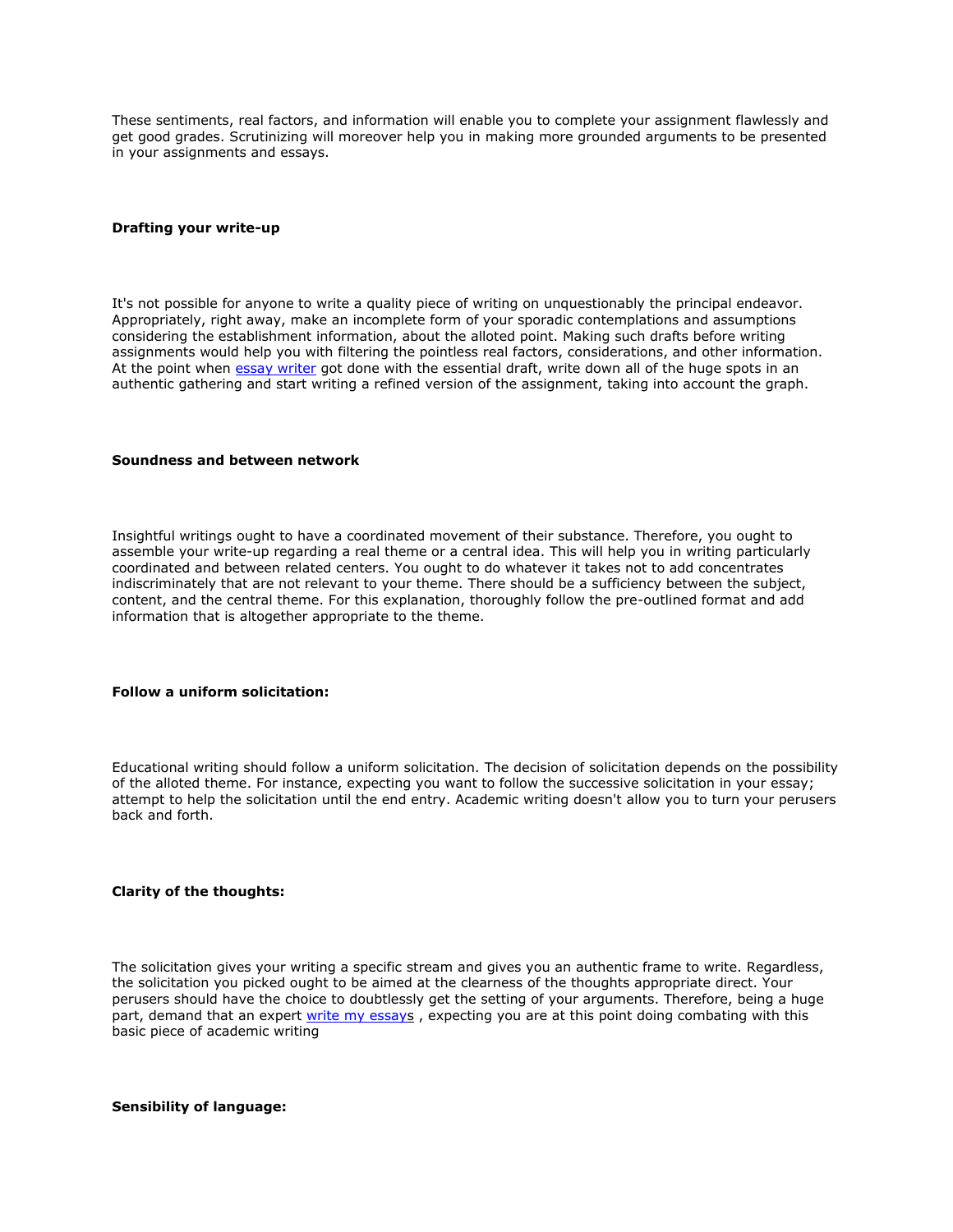In educational writing, your writing style and language have fantastic importance to get the group's eye. You ought to be aware of the formal language and language used for a particular point. For instance, monetary perspectives has a language of bits of knowledge, real factors, and figures therefore, you can't write an optimal money related article without these elements.

#### **Exactness:**

In insightful writing, you will be supposed to assist your viewpoint with measurable elements. Your point of view is a mere statement without definite real factors and other information. The impression of your writing can be harmed as a result of deceiving real factors and unauthentic figures. Therefore, before writing such elements, totally search your subject and gather information from dependable sources, relevant locales, articles, and books, etc

#### **Writing style:**

Your writing style adds to attracting the perusers. Therefore, your writing style should be typical, straightforward, direct, and obvious. Endeavor to avoid the usage of informal tone and un-coordinated and upset style. You can in like manner search for direction from a reliable [essay writing service](https://www.collegeessay.org/) for cleaned and grade-getting writings.

## **Objective methodology:**

Your write-up should be established on verification and valid information rather than an individual or uneven goal. Therefore, it is excitedly recommended that legitimize all of your arguments with significant crude numbers. Endeavor to avoid the utilization of an energetic and forceful methodology in the arguments that you have presented in your writings.

By following this enormous number of tips, you will win with respect to writing better assignments and getting better grades and you can moreover help [Dissertation Writing Services](https://gradschoolgenius.com/)